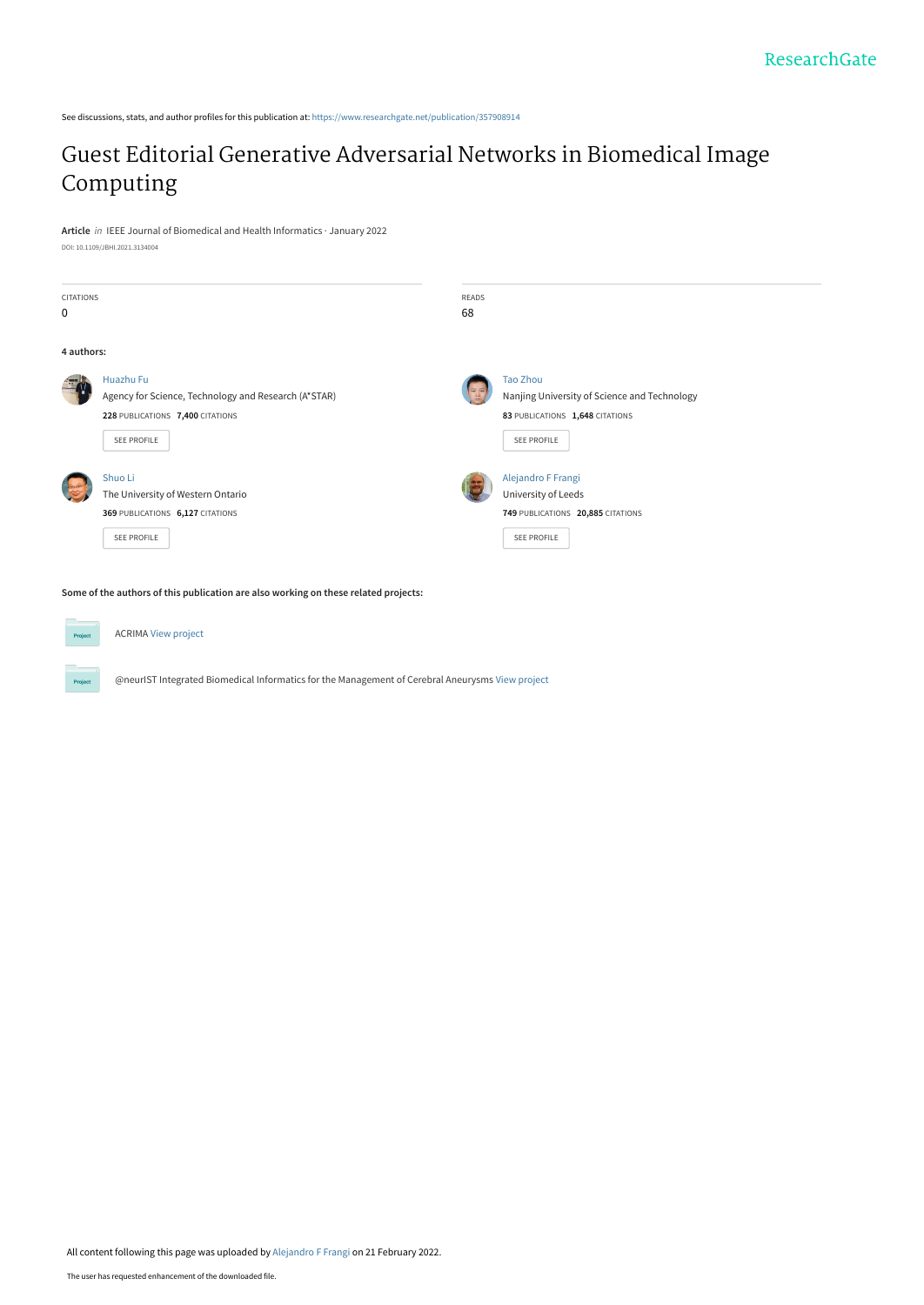# **UNIVERSITY OF LEEDS**

This is a repository copy of *Guest Editorial Generative Adversarial Networks in Biomedical Image Computing*.

White Rose Research Online URL for this paper: https://eprints.whiterose.ac.uk/183362/

Version: Accepted Version

## **Article:**

Fu, H, Zhou, T, Li, S et al. (1 more author) (2022) Guest Editorial Generative Adversarial Networks in Biomedical Image Computing. IEEE Journal of Biomedical and Health Informatics, 26 (1). pp. 4-6. ISSN 2168-2194

https://doi.org/10.1109/JBHI.2021.3134004

© 2022 IEEE. Personal use of this material is permitted. Permission from IEEE must be obtained for all other uses, in any current or future media, including reprinting/republishing this material for advertising or promotional purposes, creating new collective works, for resale or redistribution to servers or lists, or reuse of any copyrighted component of this work in other works.

## **Reuse**

Items deposited in White Rose Research Online are protected by copyright, with all rights reserved unless indicated otherwise. They may be downloaded and/or printed for private study, or other acts as permitted by national copyright laws. The publisher or other rights holders may allow further reproduction and re-use of the full text version. This is indicated by the licence information on the White Rose Research Online record for the item.

## **Takedown**

If you consider content in White Rose Research Online to be in breach of UK law, please notify us by emailing eprints@whiterose.ac.uk including the URL of the record and the reason for the withdrawal request.



eprints@whiterose.ac.uk https://eprints.whiterose.ac.uk/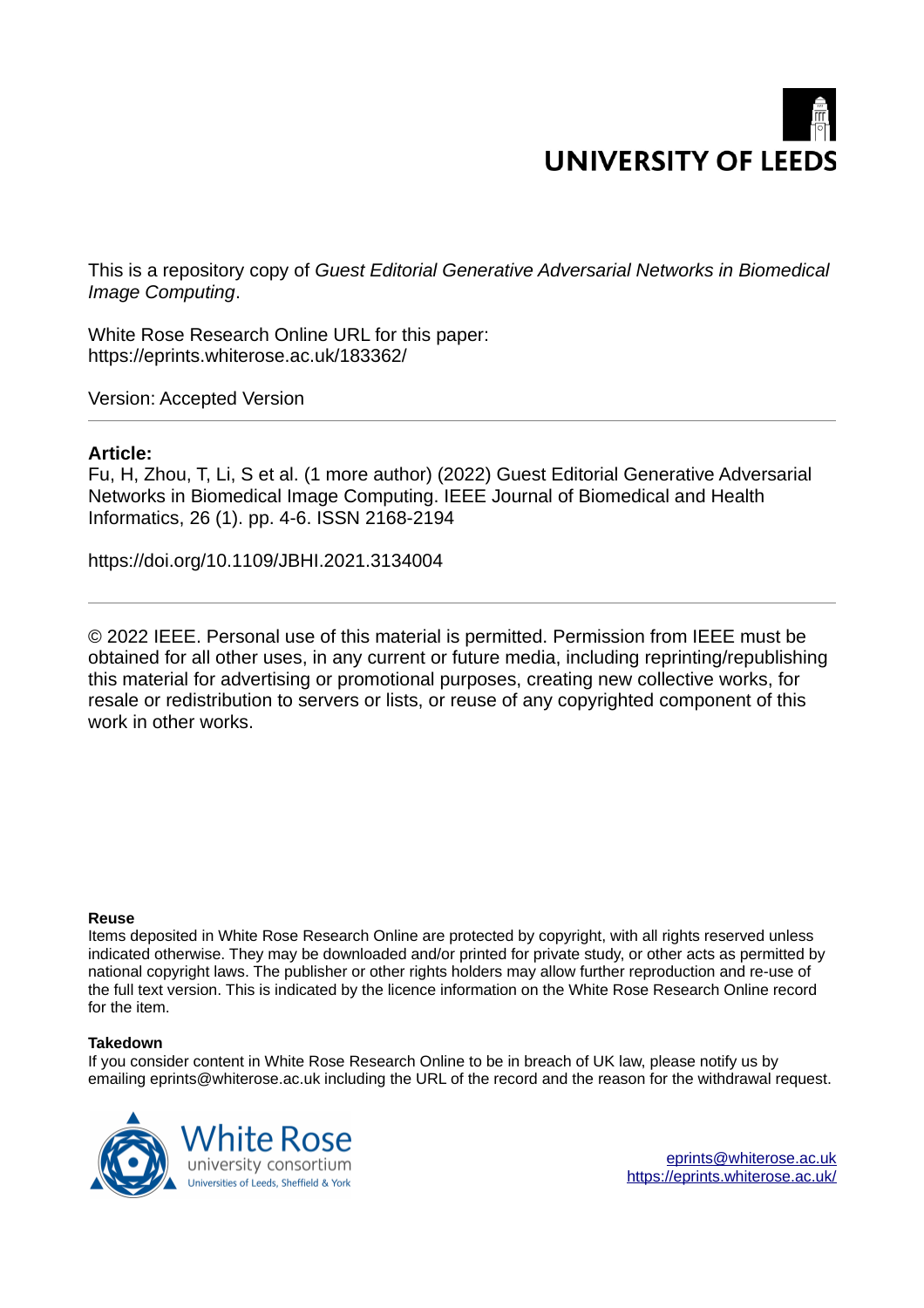## Guest Editorial

## Generative Adversarial Networks in Biomedical Image Computing

The field of biomedical imaging has obtained great progress from Roentgen's original discovery of the Xray to the current imaging tools, including Magnetic Resonance Imaging (MRI), Positron Emission Tomography (PET), Computed Tomography (CT), and Ultrasound (US) [1]. The benefits of using these noninvasive imaging technologies are to assess the current condition of an organ or tissue, which can be used to monitor a patient over time over time for accurate and timely diagnosis and treatment. With the development of imaging technologies, developing advanced artificial intelligence algorithms for automated image analysis has shown the potential to change many aspects of clinical applications within the next decade. Meanwhile, these advanced technologies have also brought new issues and challenges. Thus, there has been a growing demand for biomedical imaging computing to be a component of clinical trials and device improvement.

Currently, Generative adversarial networks (GANs) [2] have been attached growing interests in the computer vision community due to their capability of data generation or translation. GAN-based models are able to learn from a set of training data and generate new data with the same characteristics as the training ones, which have also proven to be the state of the art for generating sharp and realistic images [3]. More importantly, GAN has been rapidly applied to many traditional and novel applications in the medical domain [4-7], such as image reconstruction, segmentation, diagnosis, synthesis, and so on. Despite GAN substantial progress in these areas, their application to medical image computing still faces challenges and unsolved problems remain. For example, how to synthesize realistic or physically-plausible imagery from small datasets? What are the best GAN architectures and loss functions for specific image computing tasks? When is possible to conduct unsupervised/weak versus supervised deep learning? How to deal with noisy and incomplete data? How to deal with data that is only partially labelled or annotated? How to ensure that learning from GAN-synthesized data generalizes to real-world data? How to develop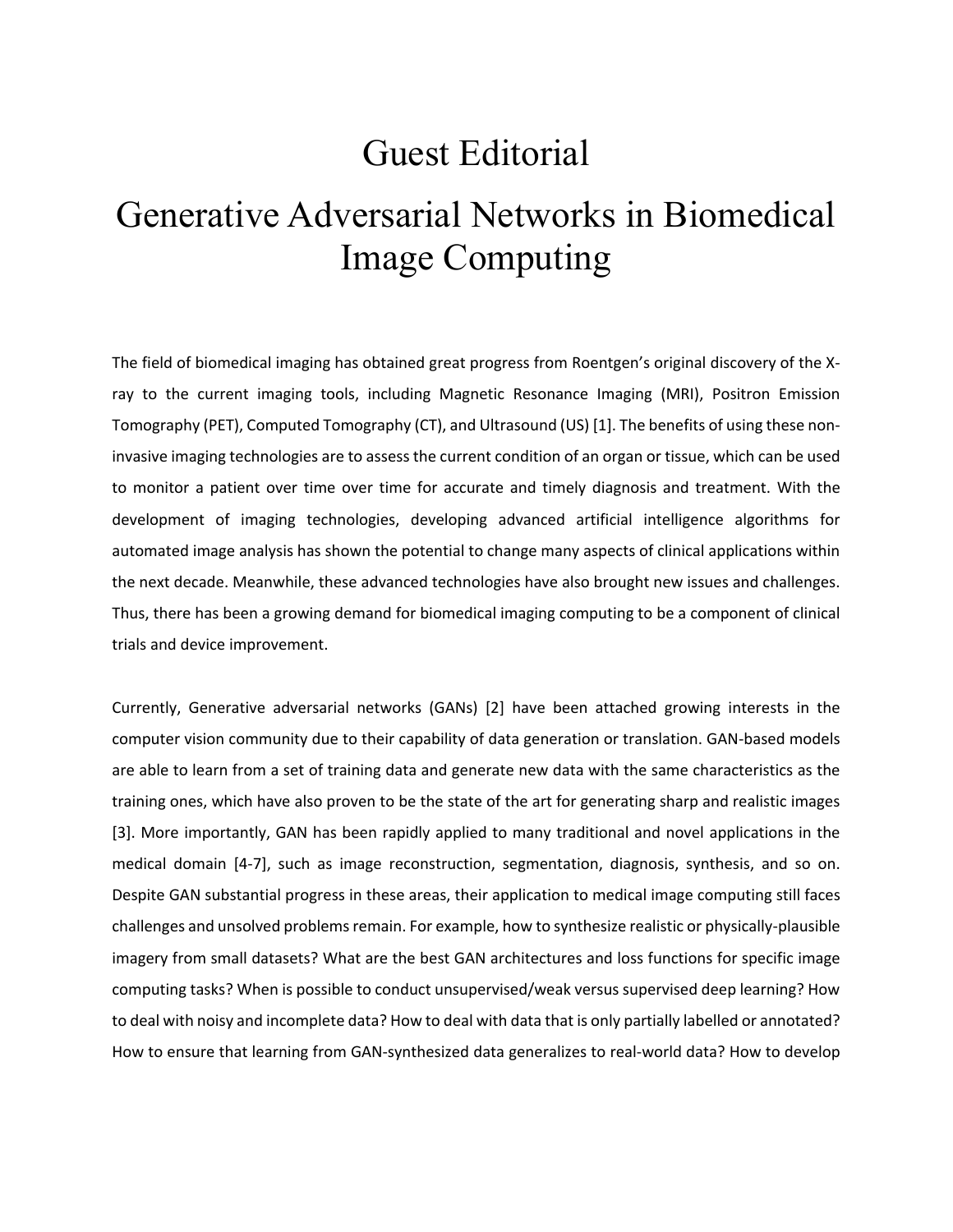GAN architectures that integrate biomedical imaging with other biomedical data like omics, radiological text reports, electronic health records, etc.?

This special issue is meant to provide the state-of-the-art algorithms that progress the field of research and applications into advanced GANs in biomedical imaging. This Special Issues seek contributions include (1) GAN-based algorithms for medical image synthesis, segmentation, registration, and reconstruction; (2) un/semi/weakly-supervised learning with GANs in biomedical image computing; (3) novel GAN architectures, loss functions, and theoretical developments.; (4) GAN under limited, sparse, incomplete, and noisy data inputs, and datasets with incomplete or limited annotations; (5) new datasets and benchmarks, and evaluation protocols suitable for GANs in biomedical imaging. In the Call-For-Papers, researchers were encouraged to submit high quality unpublished original work that are related to GAN and Adversarial learning for biomedical medical computing.

The first paper by Zhang et al. [8] proposes a progressive generative adversarial method for structurally inadequate medical image data augmentation framework. In this method, the progressive texture generative adversarial network alleviates the adverse effect of completely truncating the reconstruction of structure and texture during the generation process and enhances the implicit association between structure and texture. Besides, an image data augmentation strategy based on mask-reconstruction is proposed to overcome data imbalance issue.

Due to the limitations of time consuming and expensive cost, some image sequences of patients may be lost or corrupted, thus medical image synthesis has caused increasing attention to alleviate the issues. In this special issue, there are three papers on multi-modality medical image synthesis presented. Zhan et al. [9] propose a multi-scale gate mergence based generative adversarial network model to synthesize one MR modality from other ones. This method introduces a gate mergence strategy to automatically learn the weights of different modalities across locations, resulting in enhancing the task-related information while suppressing the irrelative information. Peng et al. [10] propose a novel confidenceguided aggregation and cross-modality refinement network for multi-modality MR image synthesis, which effectively utilizes complementary and correlative information of multiple modalities to synthesize highquality target-modality images. Gao et al. [11] propose a task-induced pyramid and attention generative adversarial network to generate the missing PET data with their MRI and achieve disease classification task.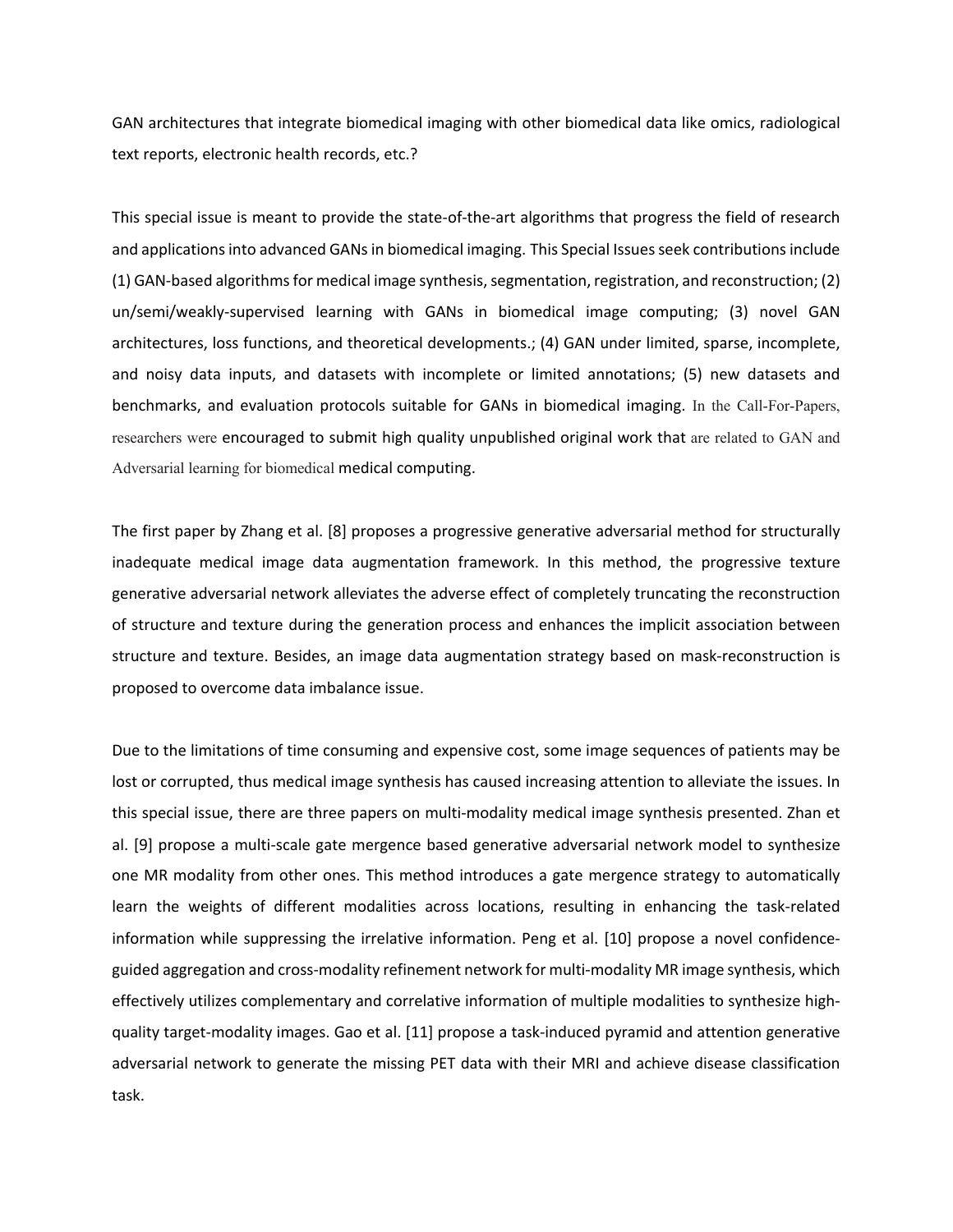Two papers on diabetic retinopathy image synthesis are presented. Niu et al. [12] propose a novel strategy to encode pathological descriptors from the activated neurons directly related to the prediction, and a Patho-GAN is proposed to visualize the pathological descriptor into a pathology retinal image from an unseen binary vessel segmentation. Zhou et al. [13] propose a diabetic retinopathy generative adversarial framework to synthesize high-resolution fundus images, which can be manipulated with arbitrary grading and lesion information. In this case, a large-scale generated data can be obtained and used for more meaningful augmentation to train a DR grading and lesion segmentation model.

Besides, adversarial learning has been widely applied to medical segmentation tasks. In this special issue, three papers focus on unsupervised domain adaptation segmentation and another one focuses on unbalanced targets. Du et al. [14] propose a constraint-based unsupervised domain adaptation network for multi-modality cardiac image segmentation, which consists of image synthesis and reconstruction module, and two different modality segmentation modules. The image synthesis and reconstruction module utilizes the mutual translation between the source domain and the target domain to align the source domain and the target domain, and then the translated data is used for the training of the subsequent segmentation module. Li et al. [15] propose an unsupervised domain adaptation segmentation framework for pancreatic cancer based on GCN and meta-learning strategy, which conducts encoders incorporating adversarial learning to separate domain-invariant features from domain-specific ones for achieving visual appearance translation. Lei et al. [16] propose an unsupervised domain adaptation method based on image synthesis and feature alignment method to segment optic disc and cup on fundus images. In this method, the content and style feature alignment strategy is utilized to ensure the feature consistency among source domain images, target-like query images and target domain images, and the adversarial learning is used to extract domain-invariant features for output-level feature alignment. Chen et al. [17] propose an inter-cascade generative adversarial network to segment the unbalanced atrial targets from LGE CMR images automatically and accurately in an end-to-end way.

Moreover, in this special issue, there are disease detection and landmark detection works presented. Zhang et al. [18] propose a novel model by jointly optimize the cycle generative adversarial network (CycleGAN) and the convolutional neural network (CNN) to detect retinal diseases and localize lesion areas with limited training data, in which the CycleGAN with cycle consistency can generate more reliable and realistic images. Shara et al. [19] propose a multi-stage framework to mutually improve the performance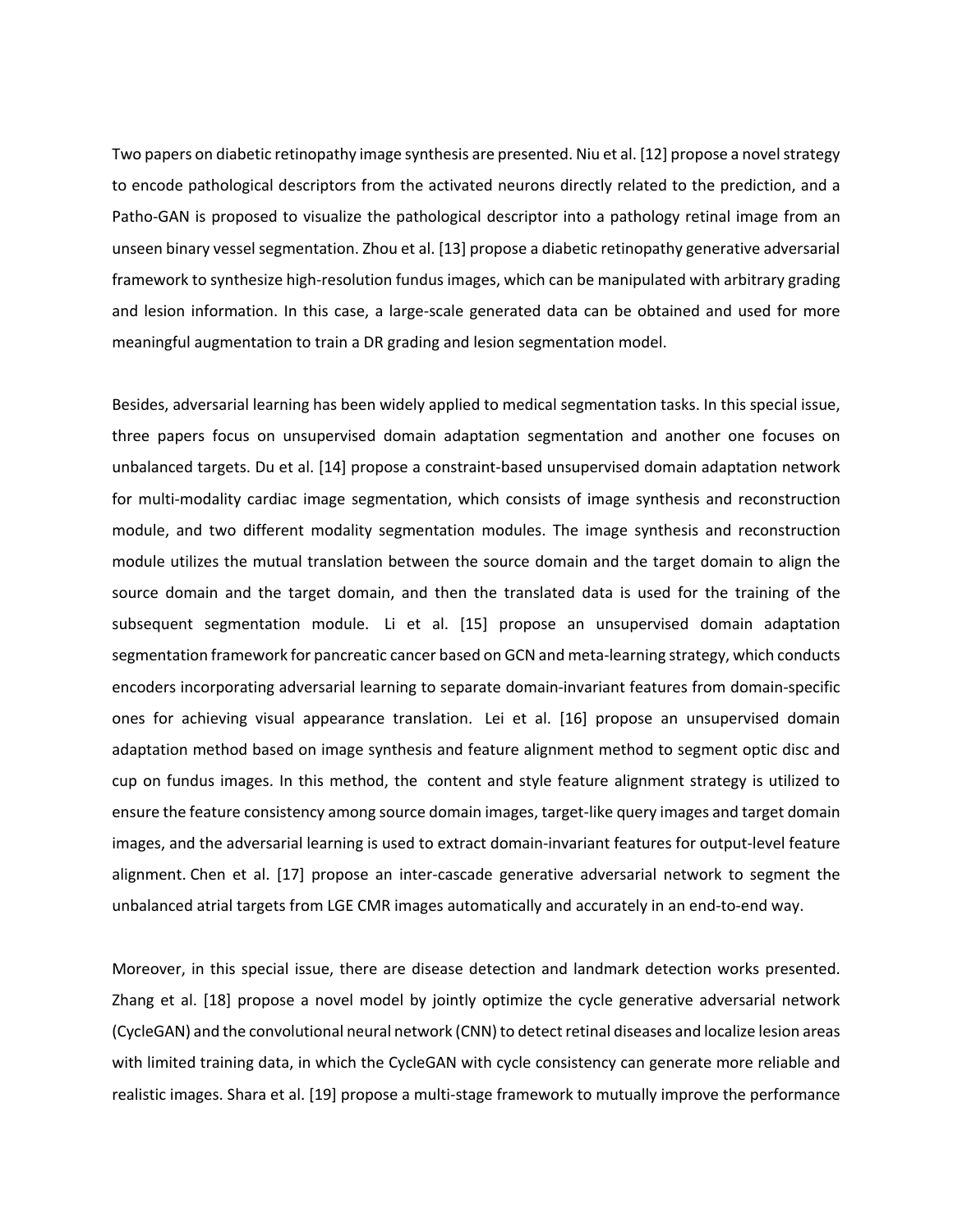of unpaired image-to-image translation and suture detection task. In this framework, a fixed suture detection network integrated with a CycleGAN network to first produce more physically plausible image translation. Then, a new suture detection network is trained from scratch with a combined dataset consisting of the generated, more-consistent, fake intra-operative images, and the real intra-operative data.

Last but not least, adversarial learning has also been applied in denoising, surface reconstruction, and acoustic simulation. Three papers are presented on these topics. Zhou et al. [20] propose a new denoising method to suppress speckle noise in retinal OCT images and achieves superb performances in retinal structure preservation and contrast enhancement. Tian et al. [21] design a new two-stage generative adversarial network to reconstruct a dental crown surface in the data-driven perspective. In the first stage, a conditional GAN is designed to learn the inherent relationship between the defective tooth and the target crown. In the second stage, an improved CGAN is further devised by considering an occlusal groove parsing network and an occlusal fingerprint constraint to enforce the generator to enrich the functional characteristics of the occlusal surface. Koh et al. [22] propose to generate synthetic CT from T1-weighted magnetic resonance imaging (MRI) and investigate its applicability to transcranial focused ultrasound (tFUS) acoustic simulation.

#### **Huazhu Fu**

Agency for Science, Technology and Research, Singapore hzfu@ieee.org

## **Tao Zhou**

Nanjing University of Science and Technology, China. taozhou.dreams@gmail.com

**Shuo Li** University of Western Ontario, Canada slishuo@gmail.com

**Alejandro F. Frangi** University of Leeds, UK, and KU Leuven, Belgium a.frangi@leeds.ac.uk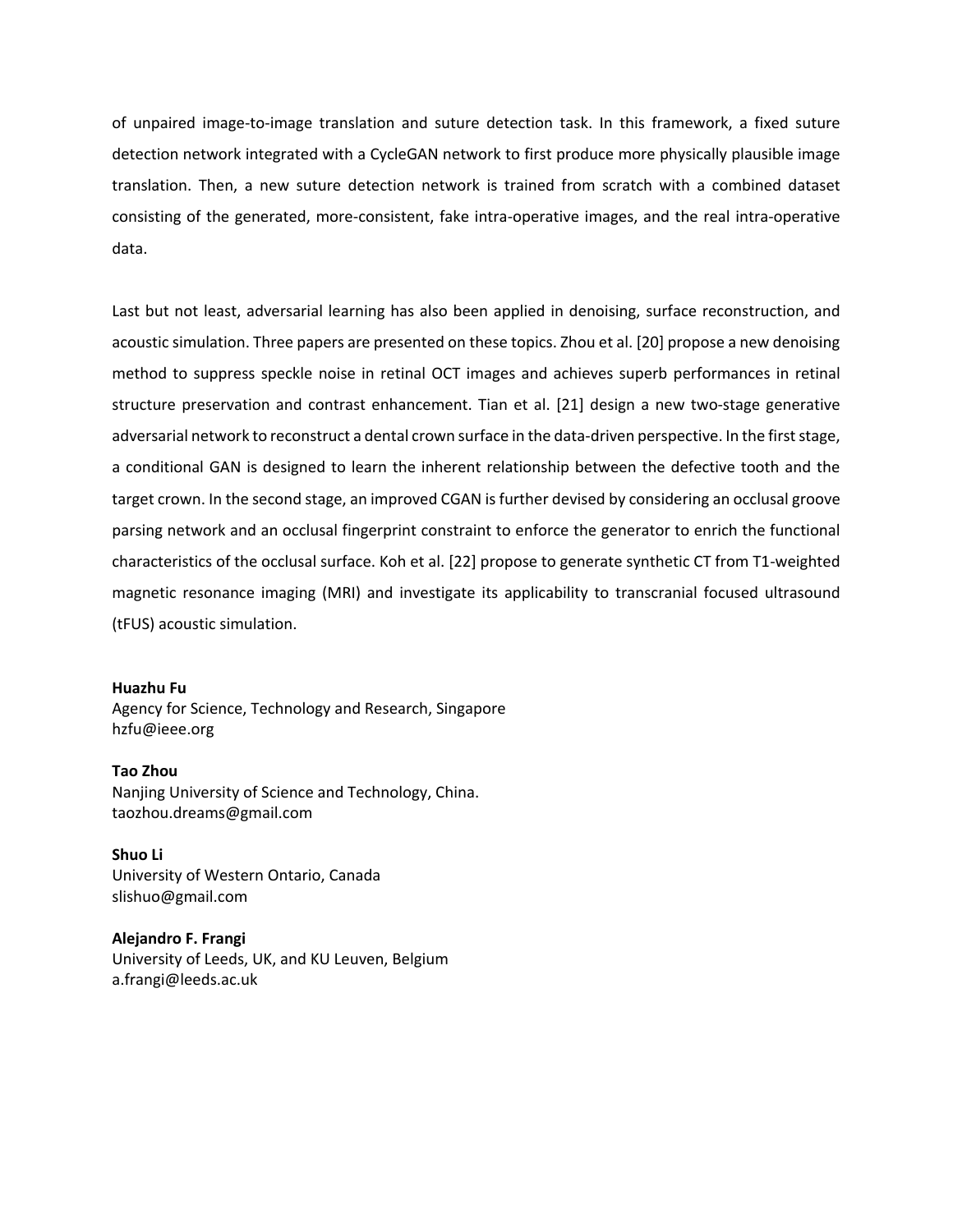#### **References**

[1] C. Tempany, *at al*. "Advances in biomedical imaging." Jama 285, no. 5 (2001): 562-567.

[2] I. Goodfellow, *et al*. "Generative adversarial nets." Advances in Neural Information Processing Systems, 2014.

[3] Z. Yi, *et al*. "Dualgan: Unsupervised dual learning for image-to-image translation." In Proceedings of the IEEE International Conference on Computer Vision, pp. 2849-2857. 2017.

[4] P. Zhang, *et al*. "Multi-channel generative adversarial network for parallel magnetic resonance image reconstruction in k-space." In International Conference on Medical Image Computing and Computer-Assisted Intervention, pp. 180-188. Springer, Cham, 2018.

[5] X. Dong, *et al*. "Automatic multiorgan segmentation in thorax CT images using U‐net‐GAN." Medical physics 46, no. 5 (2019): 2157-2168.

[6] D. Kiyasseh, *et al*. "Plethaugment: Gan-based ppg augmentation for medical diagnosis in low-resource settings." IEEE Journal of Biomedical and Health Informatics 24, no. 11 (2020): 3226-3235.

[7] T. Zhou, *et al*. "Hi-net: hybrid-fusion network for multi-modal MR image synthesis." IEEE Transactions on Medical Imaging 39, no. 9 (2020): 2772-2781.

[8] R. Zhang, *et al*., "A Progressive Generative Adversarial Method for Structurally Inadequate Medical Image Data Augmentation". This issue.

[9] B. Zhan, *et al*. "Multi-modal MRI Image Synthesis via GAN with Multi-scale Gate Mergence". This issue.

[10] B. Peng, et al. "Multi-Modality MR Image Synthesis via Confidence-Guided Aggregation and Cross-Modality Refinement". This issue.

[11] X. Gao, *et al*. "Task-induced Pyramid and Attention GAN for Multimodal Brain Image Imputation and Classification in Alzheimer's disease". This issue.

[12] Y. Niu, et al. "Explainable Diabetic Retinopathy Detection and Retinal Image Generation". This issue.

[13] Y. Zhou, *et al*. "DR-GAN: Conditional Generative Adversarial Network for Fine-Grained Lesion Synthesis on Diabetic Retinopathy Images". This issue.

[14] X. Du, *et al*. "Constraint-based Unsupervised Domain Adaptation network for Multi-Modality Cardiac Image Segmentation". This issue.

[15] J. Li, *et al*. "Utilizing GCN and Meta-Learning Strategy in Unsupervised Domain Adaptation for Pancreatic Cancer Segmentation". This issue.

[16] H. Lei, *et al*. "Unsupervised Domain Adaptation Based Image Synthesis and Feature Alignment for Joint Optic Disc and Cup Segmentation". This issue.

[17] J. Chen, *et al.* "JAS-GAN: Generative Adversarial Network Based Joint Atrium and Scar Segmentation on Unbalanced Atrial Targets". This issue.

[18] Z. Zhang, *et al.* "Joint Optimization of CycleGAN and CNN Classifier for Detection and Localization of Retinal Pathologies on Color Fundus Photographs". This issue.

[19] L. Shara, *et al*. "Mutually improved endoscopic image synthesis and landmark detection in unpaired image-toimage translation". This issue.